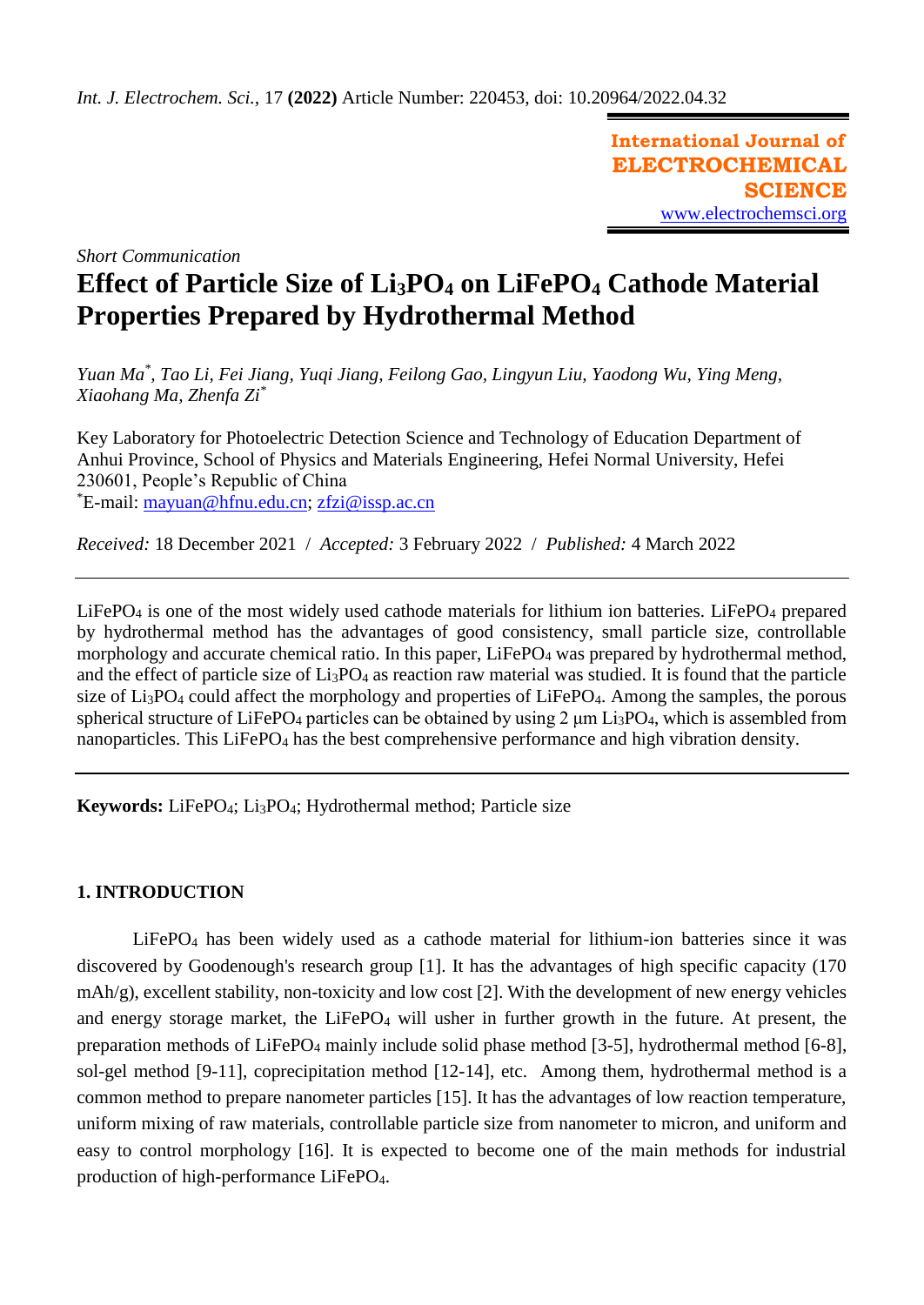FeSO<sub>4</sub>, LiOH and H<sub>3</sub>PO<sub>4</sub> are commonly used as raw materials for the preparation of LiFePO<sub>4</sub> by hydrothermal method [17, 18]. The mixing of precursors involves multi-step reaction, and its complex reaction process increases the difficulty of reaction control and affects the consistency between batches of products. At the same time, because of its closed environment and high temperature and pressure, it is difficult to observe the material reaction process intuitively, and the reaction mechanism is still fuzzy. Therefore, to simplify the reaction process, in this paper,  $Li<sub>3</sub>PO<sub>4</sub>$  as raw material is used to prepare LiFePO<sub>4</sub> by hydrothermal method, and the influence of Li<sub>3</sub>PO<sub>4</sub> with different particle sizes on the product LiFePO<sub>4</sub> is studied.

#### **2. EXPERIMENTAL SECTION**

## *2.1 Materials and Methods*

The raw material of  $Li<sub>3</sub>PO<sub>4</sub>$  was self-made. The standard solutions of LiOH with concentrations of 0.6, 1.2 and 2.4 M were added to the corresponding quality of  $H_3PO_4$  respectively, keeping the molar ratio of P to Li at 1:3. After stirring vigorously for 20 minutes, the white suspension was obtained, namely  $Li_3PO_4$  suspensions with concentrations of 0.2, 0.4 and 0.8 M, respectively. The  $Li_3PO_4$  solid particles in 0.2, 0.4 and 0.8 M suspensions were abbreviated as 1-LP, 2-LP and 3-LP.

LiFePO<sub>4</sub> was prepared by hydrothermal method. FeSO<sub>4</sub> $\cdot$ 7H<sub>2</sub>O and ascorbic acid (VC) were added to the lithium phosphate solution of 1-LP, 2-LP and 3-LP, respectively. The molar ratio of FeSO<sub>4</sub> to Li<sub>3</sub>PO<sub>4</sub> was 1:1, and the reaction concentration of FeSO<sub>4</sub> after mixing was 0.2 M. VC was 10 wt.% of the theoretical yield of LiFePO4. After sufficient stirring, the mixed solution was transferred to the hydrothermal reactor and reacted at 200℃ for 10 hours. After the reaction, the product was filtered, washed and dried. The obtained samples were thoroughly ground and mixed with 10 wt.% sucrose, and annealed at 650°C for 10h in H<sub>2</sub>/Ar (5 vol.% H<sub>2</sub>) protective atmosphere to obtain LiFePO<sub>4</sub>/C, which was named 1-LFP, 2-LFP and 3-LFP respectively.

#### *2.2 Characterization*

The crystal structure of the samples was analyzed by X-ray diffractometer (XRD, Bruker D8 Advance X-ray diffractometer). The surface morphology of the samples was observed by field emissionscanning electron microscope (SEM, Hitachi FE-SEM-4800). The tap density of the samples were tested by tap density tester (LABULK 0335).

#### *2.3 Electrochemical measurements*

The battery performances of the samples were tested through assembling the sample into 2032 coin cell. First of all, the cathode slurry was configured according to the weight ratio of samples, PVDF and acetylene black at 8:1:1, and mixed evenly with NMP as the solvent. The mixed slurry was spread evenly on an aluminum foil and dried at 80°C for 12 hours. After that, the aluminum foil with the slurry was compacted and cut into an electrode with a 12 mm diameter. The prepared electrode was assembled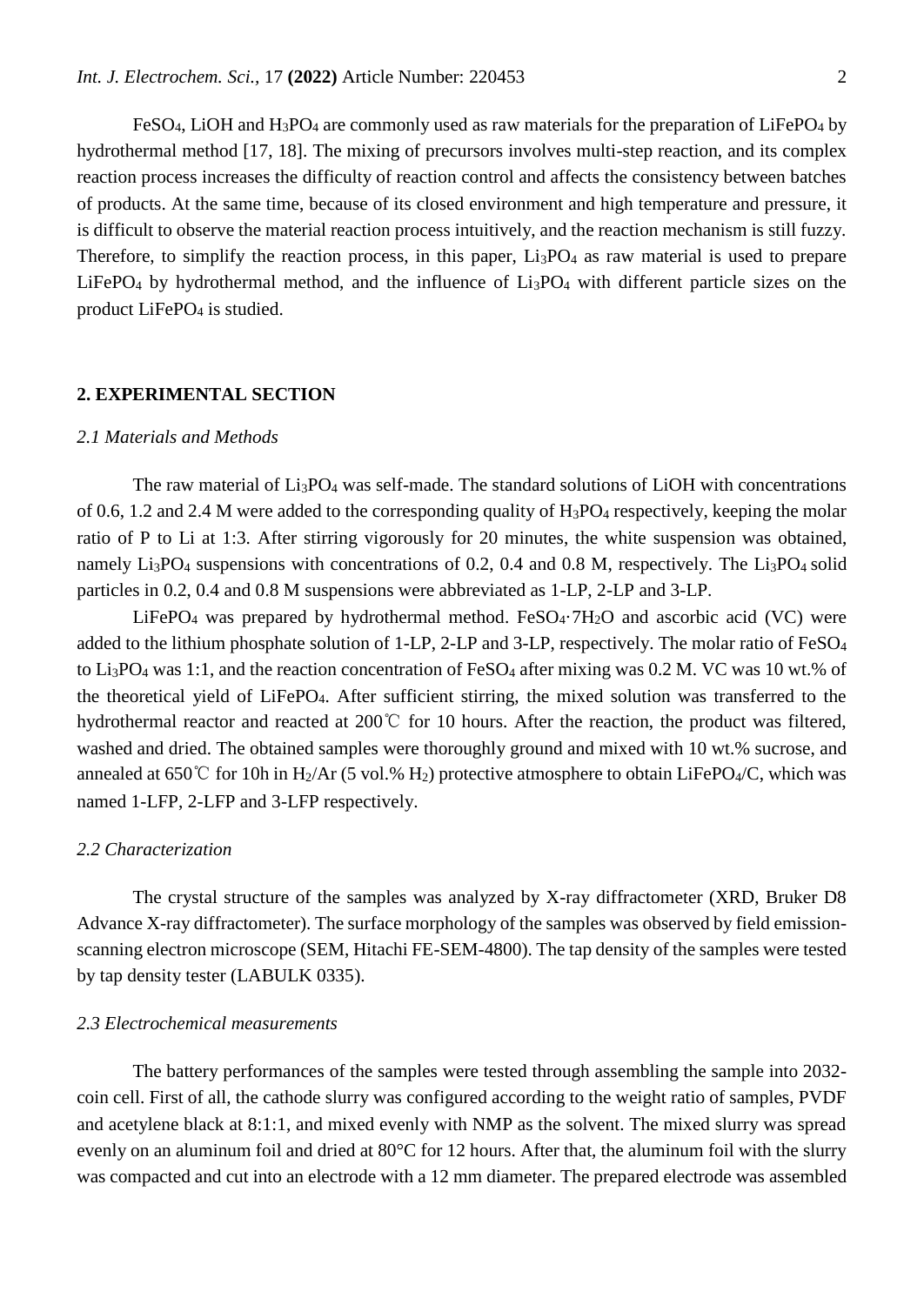into 2032-coin cell in the glove box, with lithium metal plate as the negative electrode, 1 mol/L LiPF<sub>6</sub> dissolved in ethylene carbonate (EC)/dimethyl carbonate (DMC) (1:1 v/v) as the electrolyte and Celgard 2250 as the separator. After the assembly, the cell was stand for 12 hours to be tested. All the constant current charge and discharge test were measured between 2.0 and 4.2 V (versus  $Li<sup>+</sup>/Li$ ) by battery measuring systems (NEWARE CT3008 multichannel battery measuring device) at room temperature.

## **3. RESULTS AND DISCUSSION**



**Figure 1.** XRD pattern of the as-prepared Li<sub>3</sub>PO<sub>4</sub> samples.

The XRD pattern of the as-prepared  $Li<sub>3</sub>PO<sub>4</sub>$  was analyzed. As shown in Figure 1, the peak position and relative strength of the diffraction peak of the sample are basically consistent with the standard spectrum of  $Li<sub>3</sub>PO<sub>4</sub>$  (PDF No. 25-1030), and there are no obvious impurity peaks, indicating that pure Li3PO<sup>4</sup> has been prepared. By comparing the XRD pattern of three samples, it is found that the peak strength and half peak width are different. 3-LP prepared at high concentration has lower diffraction peak intensity and wider half peak width than 1-LP prepared at low concentration. According to Scherer's formula, the wider the full width at half maximum is, the smaller the particle size of the sample is [19]. The intensity of XRD diffraction peak is lower, the crystallization of the sample is worse [20]. Therefore, it can be inferred that the particle size of  $Li<sub>3</sub>PO<sub>4</sub>$  prepared at high concentration is small, while that prepared at low concentration is large.

The morphology of the samples was observed by SEM, as shown in Figure 2. All the  $Li_3PO_4$ samples are uniform spherical secondary particles composed of nanoparticles. The particle size of spherical secondary particles increases with the decrease of reaction concentration. The secondary particle size of 1-LP, 2-LP and 3-LP are about 2 μm, 1 μm and 200-300 nm, respectively. The primary particle size also has similar phenomenon. The primary particle size of 1-LP, 2-LP and 3-LP are about 80 nm, 50 nm and 20 nm, respectively. The result is consistent with the result of XRD.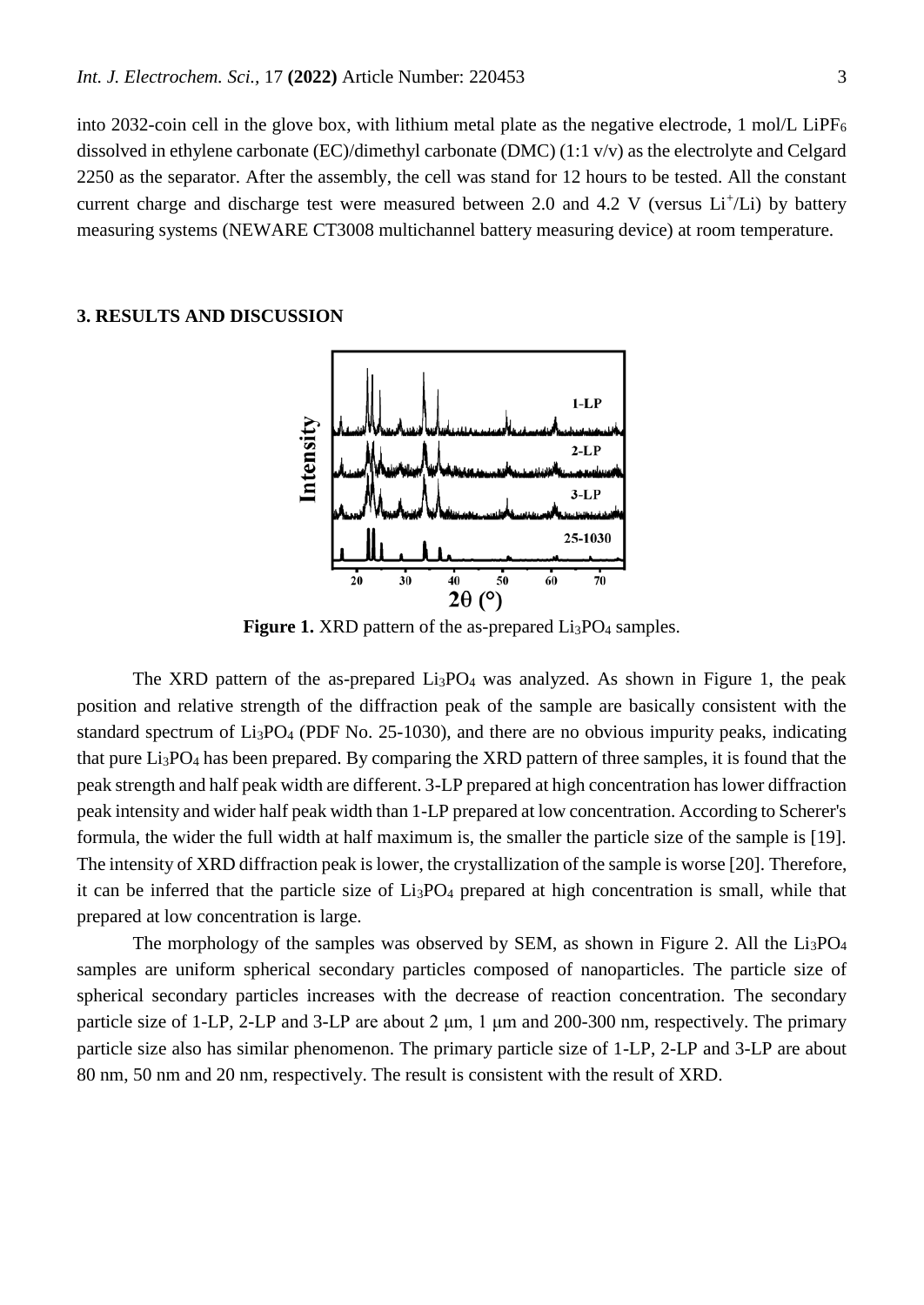

**Figure 2.** SEM images of (a, b) 1-LP, (c, d) 2- LP and (e, f) 3-LP.



Figure 3. XRD patterns of the as-prepared LiFePO<sub>4</sub> samples.

Figure 3 shows the XRD patterns of LiFePO<sub>4</sub> prepared by 1-LP, 2-LP and 3-LP, and the standard XRD patterns of LiFePO<sup>4</sup> (PDF No. 40-1499). All diffraction peaks of the as-prepared samples are indexed to LiFePO<sub>4</sub>, and no impurity phases could be observed, indicating that LiFePO<sub>4</sub> has been successfully prepared. By comparing the XRD patterns of 1-LFP, 2-LFP and 3-LFP, it can be seen that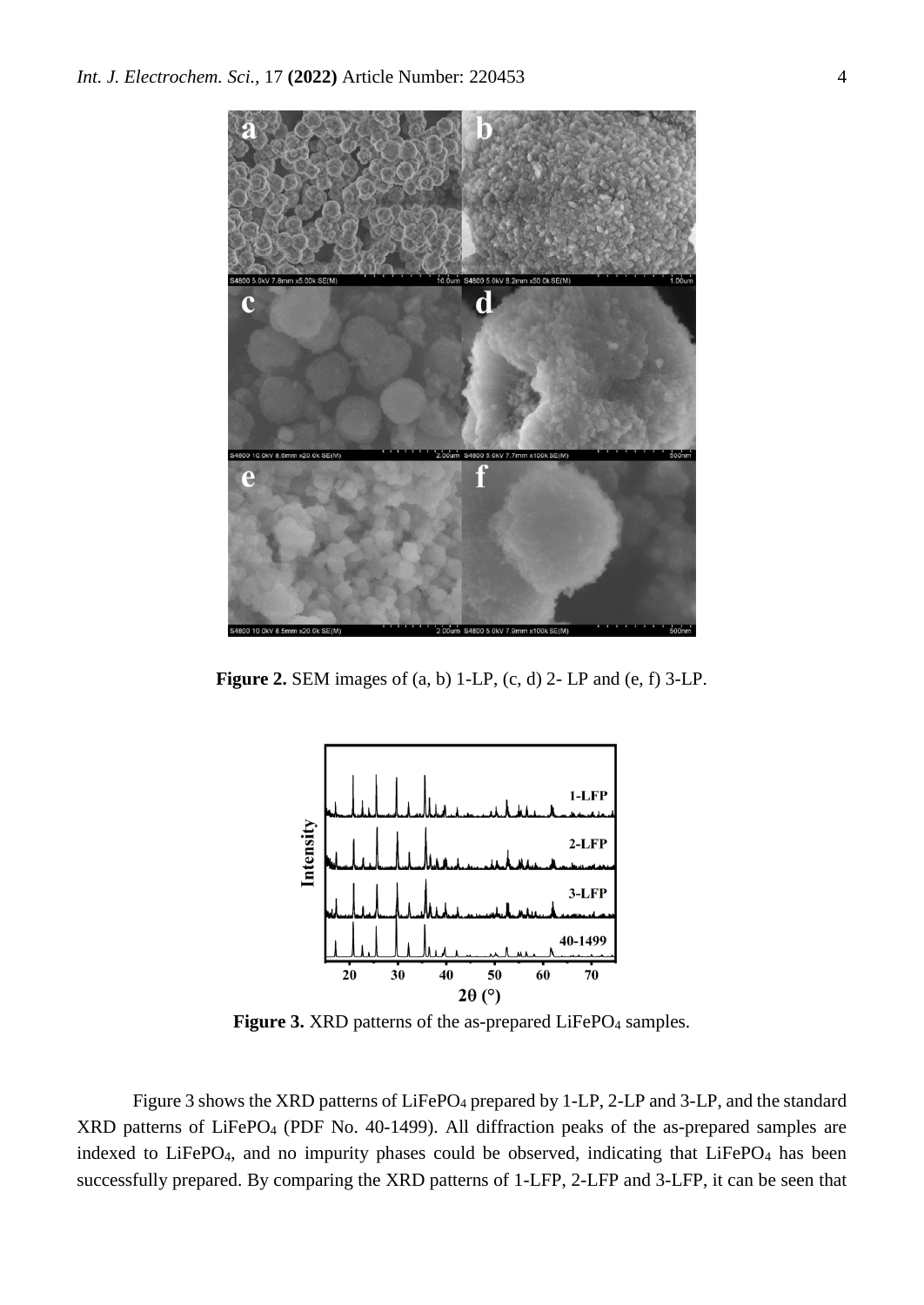the diffraction intensity is different, which indicates that the grain orientation of the samples is different, which can be further proved by SEM.



**Figure 4.** SEM images of (a, b) 1-LFP, (c) 2-LFP and (d) 3-LFP.

Figure 4 is the SEM diagram of the as-prepared LiFePO<sub>4</sub>. The morphology of LiFePO<sub>4</sub> samples prepared by Li3PO<sup>4</sup> with different particle sizes are different. 1-LFP is a porous spherical structure about 2 microns in diameter, composed of 100-200 nm particles. 2-LFP is a short rod of 0.5~1 μm. 3-LFP has a plate structure with a thickness of 200-300 nm.

After mixing  $Li_3PO_4$  and FeSO<sub>4</sub>,  $Li_2SO_4$  and FePO<sub>4</sub> will be form, and two thirds of the  $Li_3PO_4$ reactant will be consumed. The chemical reaction equation is as follows:

 $Li_3PO_4 + FeSO_4$  →  $Fe_3(PO_4)_2$  ↓ +  $Li_2SO_4$  (1)

The LiFePO<sub>4</sub> will be synthesized by hydrothermal treatment  $[21]$ , according to the following reaction:

 $Fe<sub>3</sub>(PO<sub>4</sub>)<sub>2</sub> + Li<sup>+</sup> \rightarrow LiFePO<sub>4</sub> \ (2)$ 

It can be speculated that 1-LFP basically maintains the spherical structure of 1-LP, due to the large size of 1-LP, which causes the reaction process of dissolution-reaction-precipitation react mainly at the surface of  $Li_3PO_4$  [22, 23]. For the plate structure of 3-LFP, 3-LP has small size and disperses homogeneously during the reaction process, which could be approximated as a liquid phase. It can be known that LiFePO<sub>4</sub> prepared by hydrothermal method can easily form this structure [24, 25]. Between the above two cases, 2-LP is not enough to maintain its original morphology during the reaction, and 2- LFP forms a rod-like structure.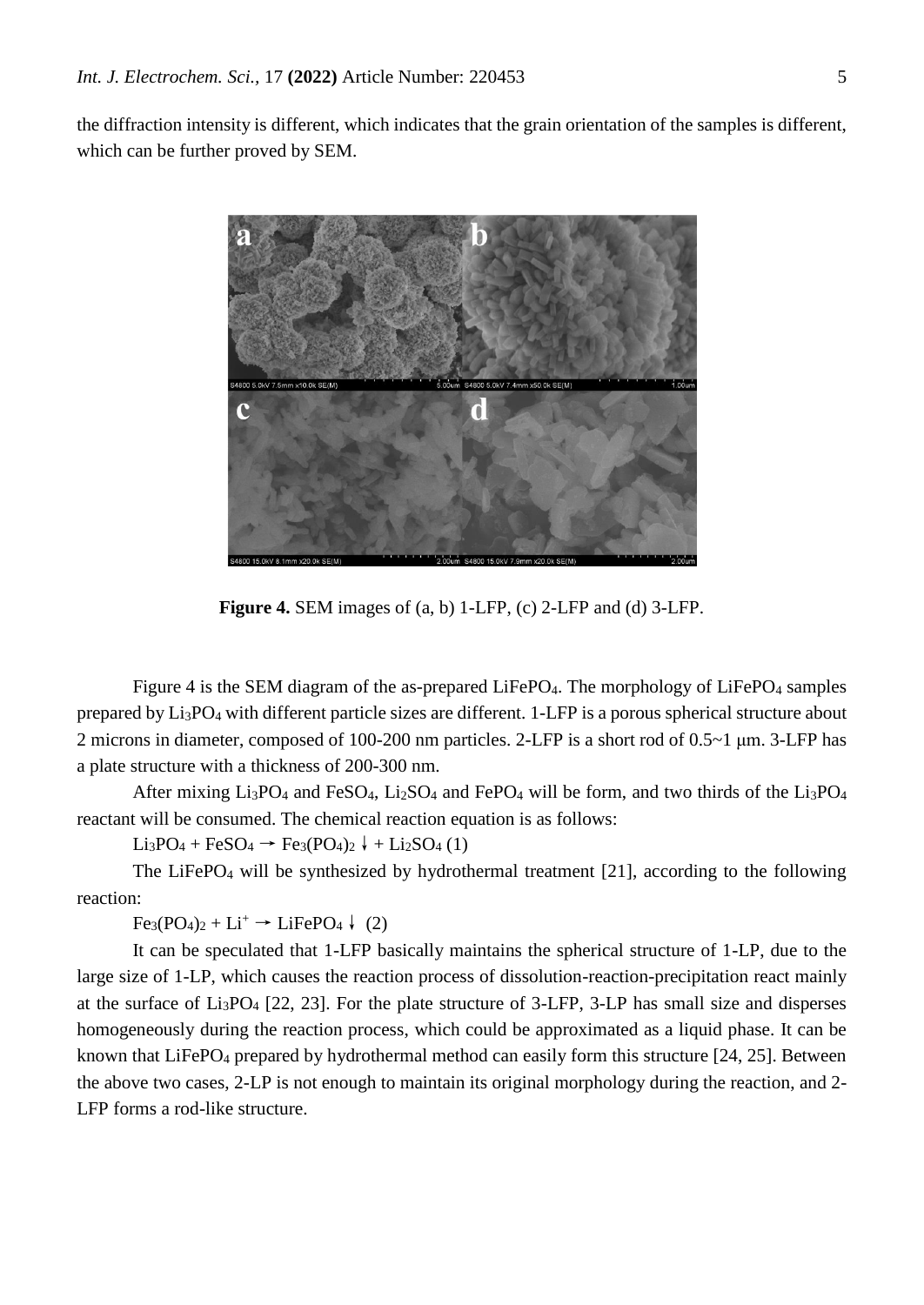

**Figure 5.** (a) Charge–discharge curves of the samples at a rate of 0.1 C and (b)the magnified image of the flat regions.

The charge and discharge test of the samples at 0.1C rate is shown in Figure 5a. The specific capacity of 2-LFP is the highest, which is 119.0 mAh/g. The specific capacity of 3-LFP was the lowest, 97.7 mAh/g. The specific capacity of 1-LFP is 112.4 mAh/g. Compare the potential difference of the charge and discharge platform as shown in Figure 5b, the potential difference of 2-LFP is the largest, indicating that its polarization is the largest. In general, nanocrystalization helps improve the lithium ion mobility of LiFePO4, but too small particle size can be not good at carbon coating and the formation of conductive networks. Therefore, all aspects must be considered to obtain the best comprehensive performance.



**Figure 6.** Discharge curves of (a) 1-LFP, (b) 2-LFP and (c) 3-LFP at various rates:0.1, 0.2, 0.5, 1.0 and 2.0 C; and (d) cycling performance of the samples at a rate of 1 C.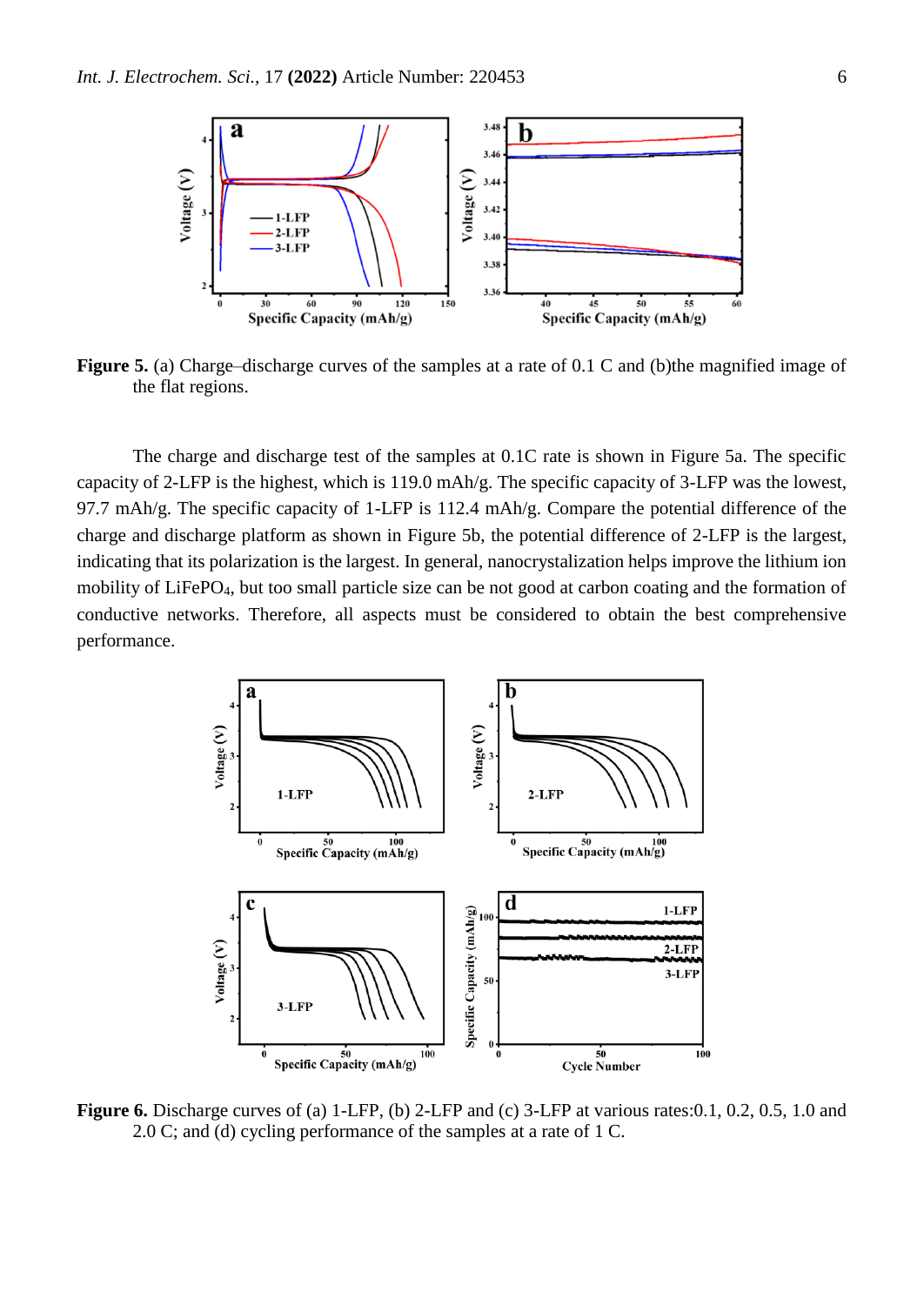Figure 6 shows the discharge curves of the sample at 0.1, 0.2, 0.5, 1.0 and 2.0 C, and the cyclic test at 1 C. With the increase of the rate, the specific capacity of the samples decreases, which is caused by the polarization. By the comparison, 1-LFP has the best rate performance, which is 97.1 mAh/g at the 2 C and remains at 76.5% compared with the specific capacity at 0.1 C. The specific capacities of 2- LFP and 3-LFP at 2 C are 79.6 and 61.7 mAh/g, and the capacity retention are 66.9% and 63.1%, respectively. Figure 6d shows that the specific capacity of the sample does not decrease significantly after 100 cycles, which is determined by the stability of the crystal structure of LiFePO<sub>4</sub> [26]. Among them, the capacity retention rate of 1-LFP is 98.6%. 2-LFP and 3-LFP are 97.8% and 96.2%. 1-LFP has the best rate performance and cycle performance.

| Sample   | tap density $(g/cm^3)$ |
|----------|------------------------|
| $1-I$ FP | 1.16                   |
| $2-I$ FP | 0.89                   |
| $3-I$ FP | 0.98                   |

**Table 1.** The result of tap density of the samples

The tap density of LiFePO<sub>4</sub> must be considered in industrial production. Both carbon coating and nanocrystalization contribute to the improvement of the cell performance of materials, but at the same time cause the reduction of the tap density [27, 28]. The tap density of the sample is shown in Table 1. The tap densities of 1-LFP, 2-LFP and 3-LFP are 1.16, 0.89 and 0.98  $g/cm<sup>3</sup>$ , respectively. 1-LFP has the highest tap density, which helps to improve the energy density, due to the porous spherical structure and large grain size [29-31].

Table 2 shows LiFePO<sub>4</sub> is prepared using  $Li<sub>3</sub>PO<sub>4</sub>$  as raw material by different methods. It can be seen that Li<sub>3</sub>PO<sub>4</sub> could be used as raw material to prepare LiFePO<sub>4</sub>, which obtain good specific capacity [32-35]. The hydrothermal method in literature is similar to this work, but the reaction conditions are different [32]. For example, Li<sub>3</sub>PO<sub>4</sub>, that has high degree of crystallinity and a fusiform shape with the length of 1 μm and width of 500 nm, was prepared through Na3PO<sup>4</sup> reacted with LiCl that recovered from LiFePO<sub>4</sub>. Meanwhile, the synthesized LiFePO<sub>4</sub> in literature was mixed with 12 wt.% of glucose to form carbon coating, which more than that in this work. The as-prepared LiFePO<sub>4</sub>/C has relatively regular cuboid with the length of 200 nm and width of 100 nm, which is smaller. So, due to the faster lithium-ion mobility and better electrical conductivity, the  $LiFePO<sub>4</sub>$  has better electrochemical performance, compare to that in this work. However, the purpose of this work is to illustrate the effect of particle size of Li3PO4.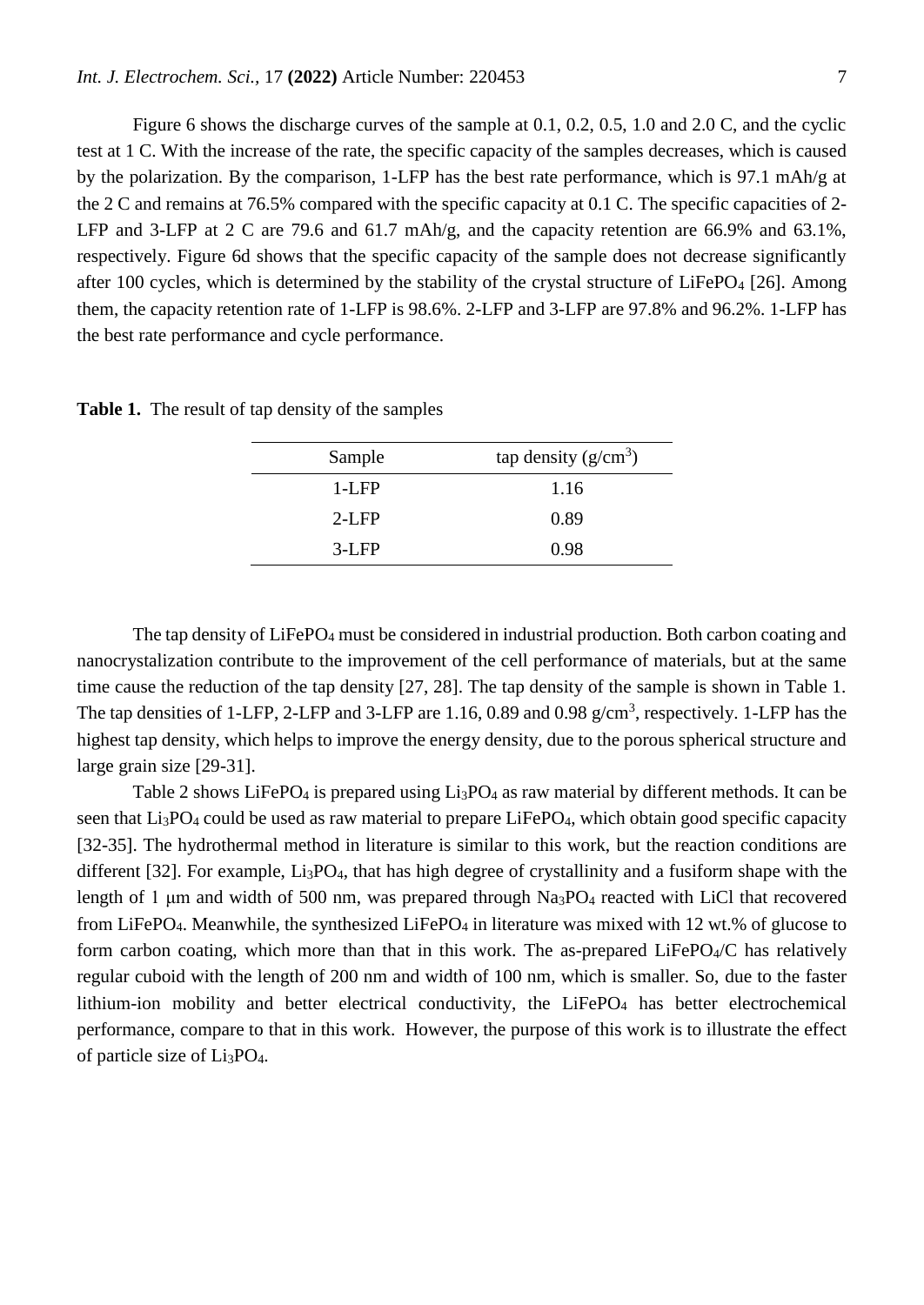| Synthesis method                                                 | Sources of Li, P and Fe                                                             | Specific capacity                | Reference          |
|------------------------------------------------------------------|-------------------------------------------------------------------------------------|----------------------------------|--------------------|
| Hydrothermal method                                              | $Li3PO4$ and FeSO <sub>4</sub> $\cdot$ 7H <sub>2</sub> O                            | 112.4 mAh/g at $0.1 \text{ C}$ , | This               |
|                                                                  |                                                                                     | 97.1 mAh/g at $2C$               | work               |
|                                                                  |                                                                                     | 157.2 mAh/g at 0.2 C,            |                    |
| Hydrothermal method                                              | $Li3PO4$ and FeSO <sub>4</sub> $\cdot$ 7H <sub>2</sub> O                            | 146.2 mAh/g at 1C,               | $\lceil 32 \rceil$ |
|                                                                  |                                                                                     | 122.4 mAh/g at $5 \text{ C}$     |                    |
| $Li3PO4$ , FePO <sub>4</sub> and Fe powder<br>Solid state method |                                                                                     | About 150 mAh/g at 0.1C,         |                    |
|                                                                  | about 110 mAh/g at $5C$                                                             | $[33]$                           |                    |
| Spray-pyrolysis method                                           | $Li_3PO_4$ , Fe(NO <sub>3</sub> ) <sub>3</sub> , and H <sub>3</sub> PO <sub>4</sub> | 161.3 mAh/g at $1C$              | $\lceil 34 \rceil$ |
| Solvothermal method                                              | $Li3PO4$ and FeSO <sub>4</sub> $\cdot$ 7H <sub>2</sub> O                            | 168 mAh/g at 0.1C,               |                    |
|                                                                  |                                                                                     | 142 mAh/g at $1C$                | $[35]$             |

**Table 2.** Preparation methods of LiFePO<sub>4</sub> using Li<sub>3</sub>PO<sub>4</sub> as raw material

### **4. CONCLUSION**

In summary, LiFePO<sub>4</sub> was successfully prepared by hydrothermal method with  $Li<sub>3</sub>PO<sub>4</sub>$  as raw material, and the particle size of  $Li_3PO_4$  had an effect on the performance of as-prepared LiFePO<sub>4</sub>. By using different particle sizes of Li3PO4, rod-shaped, plate-shaped and porous spherical structures were obtained. Rod-shaped 2-LFP had small particle size and high specific capacity, but poor rate performance. The porous spherical structure of 1-LFP had good comprehensive performance, especially good rate performance and high tap density. Li3PO<sup>4</sup> as raw material can provide lithium source and phosphorus source at the same time, reducing the type of reactants in hydrothermal process, and improving the utilization rate of raw material. And It is expected to be widely used in the production of lithium iron phosphate.

#### ACKNOWLEDGEMENTS

This work was supported by Universities Joint Key Laboratory of Photoelectric Detection Science and Technology in Anhui Province (No. 2020GDTC03), the Scientific Research Start-up Fund for Introduction of High-level Talents of HFNU (No. 2020rcjj05), the University Natural Science Research Project of Anhui Province (No. KJ2021A0911) and R&D Projects for Shandong Keyuan New Material Co., Ltd. (No. HXXM2021009).

#### **References**

- 1. A. K. Padhi, K. S. Nanjundaswamy and J. B. Goodenough, *J. Electrochem. Soc.*, 144 (1997) 1188.
- 2. M. S. Whittingham, *Chem. Rev.*, 104 (2004) 4271.
- 3. O. Cech, O. Klvac, P. Benesova, J. Maca, P. Cudek and P. Vanysek, *J. Energy Storage*, 22 (2019) 373.
- 4. H. Liu, S. H. Luo, S. X. Yan, Y. F. Wang, Q. Wang, M. Q. Li and Y. H. Zhang, *J. Electroanal. Chem.*, 850 (2019) 113434.
- 5. Z. M. Ma, R. G. Xiao, X. Liao and Y. Huang, *Ionics*, 25 (2019) 5669.